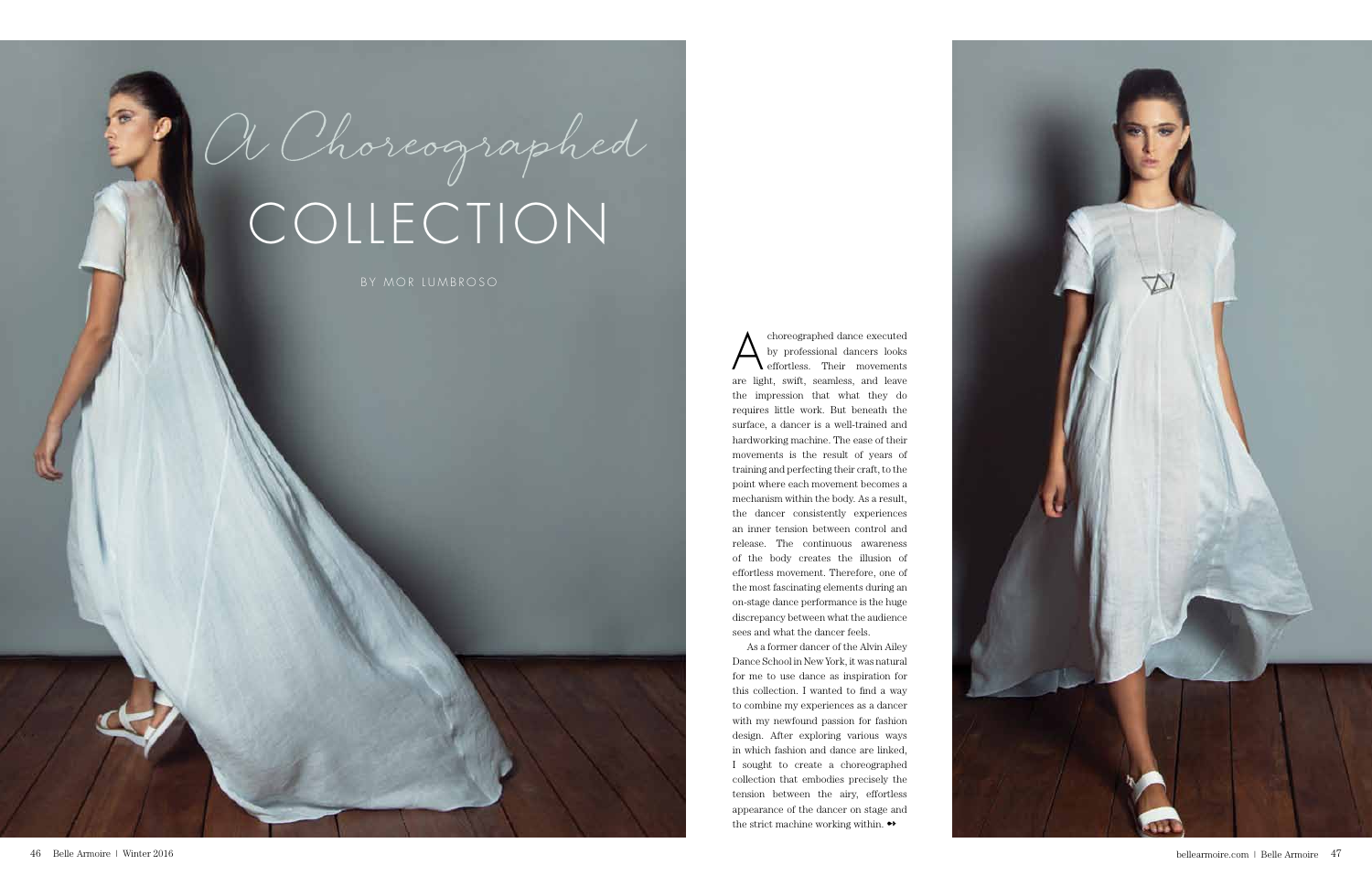

My second thought was to find a way to plan and predict the garment's movement as if I were choreographing instead of designing. With this idea in mind, I began researching different fields and uses of fabric. I eventually discovered the intriguing world of parachutes. By using their smart geometric structure as the basis for the collection's patterns, I was able to predict that the garment would collect air within it while the model was walking, creating a beautiful movement. The shapes created by the patterns in the garments have also added a geometric element to the whole collection.  $\leftrightarrow$ 



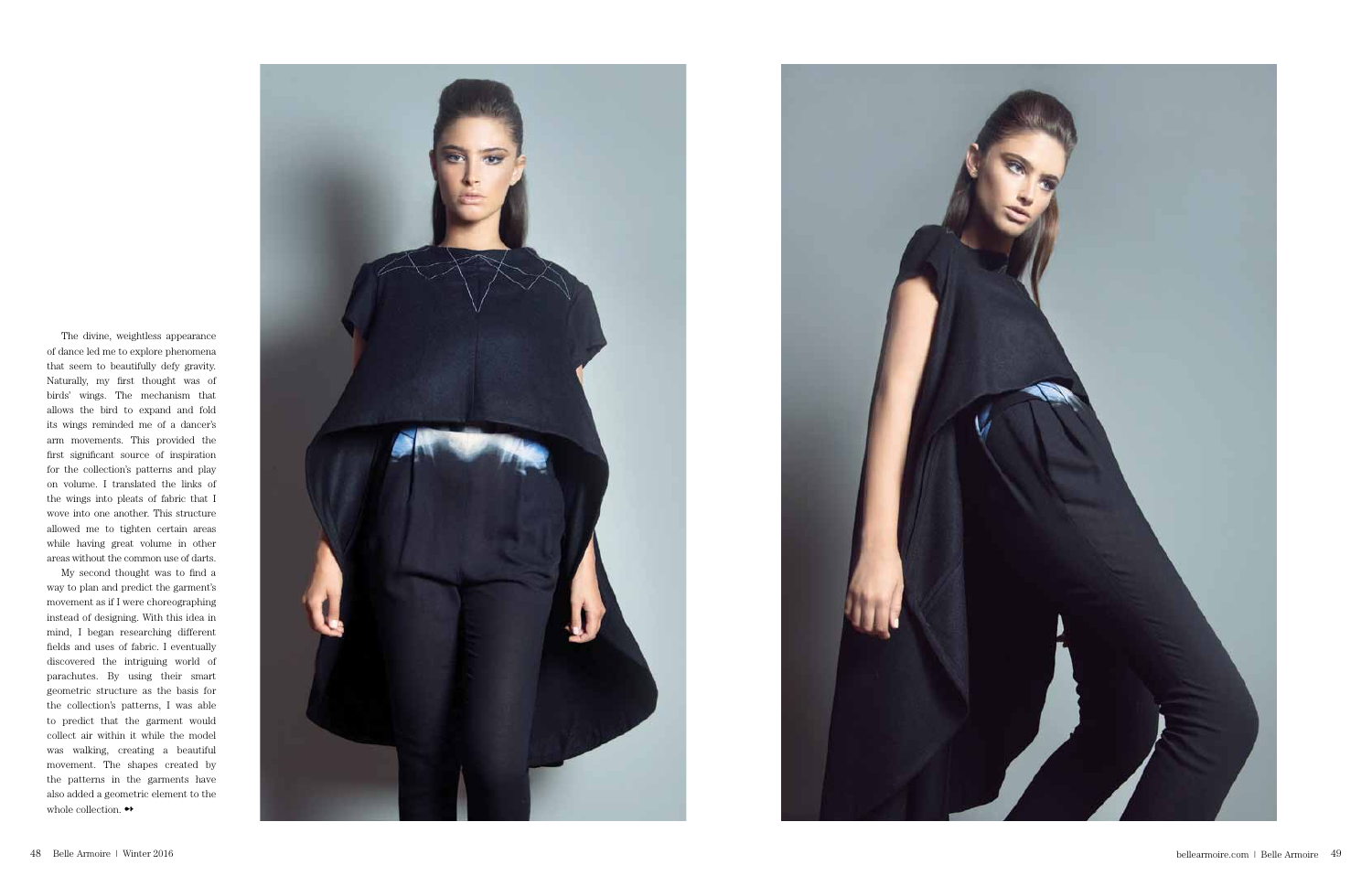

The combination of the structure inspired by birds' wings, and the parachute's structure, embodies the tension I wanted to create in the collection. The tightly arranged pleats hugging the body represent control, while the free and open structure of the parachute weaved into the pleats represents effortless release. In order to enhance the tension between the restrained mind and the free body, I used heavy wools and light silks for the construction of the pieces.

Another part of my research was to conduct a photo shoot with a dancer. I wanted to capture moments of fabric in motion and examine the relationship between body and fabric during movement. Working with a professional photographer, we photographed a dancer wearing six meters of white fabric in a dark room with long exposure. The results, featured here, captured the emotion and airy essence I wanted for the collection. I developed the photographs into the prints displayed on the garments. These gave the tone and color scale of the entire collection.  $\leftrightarrow$